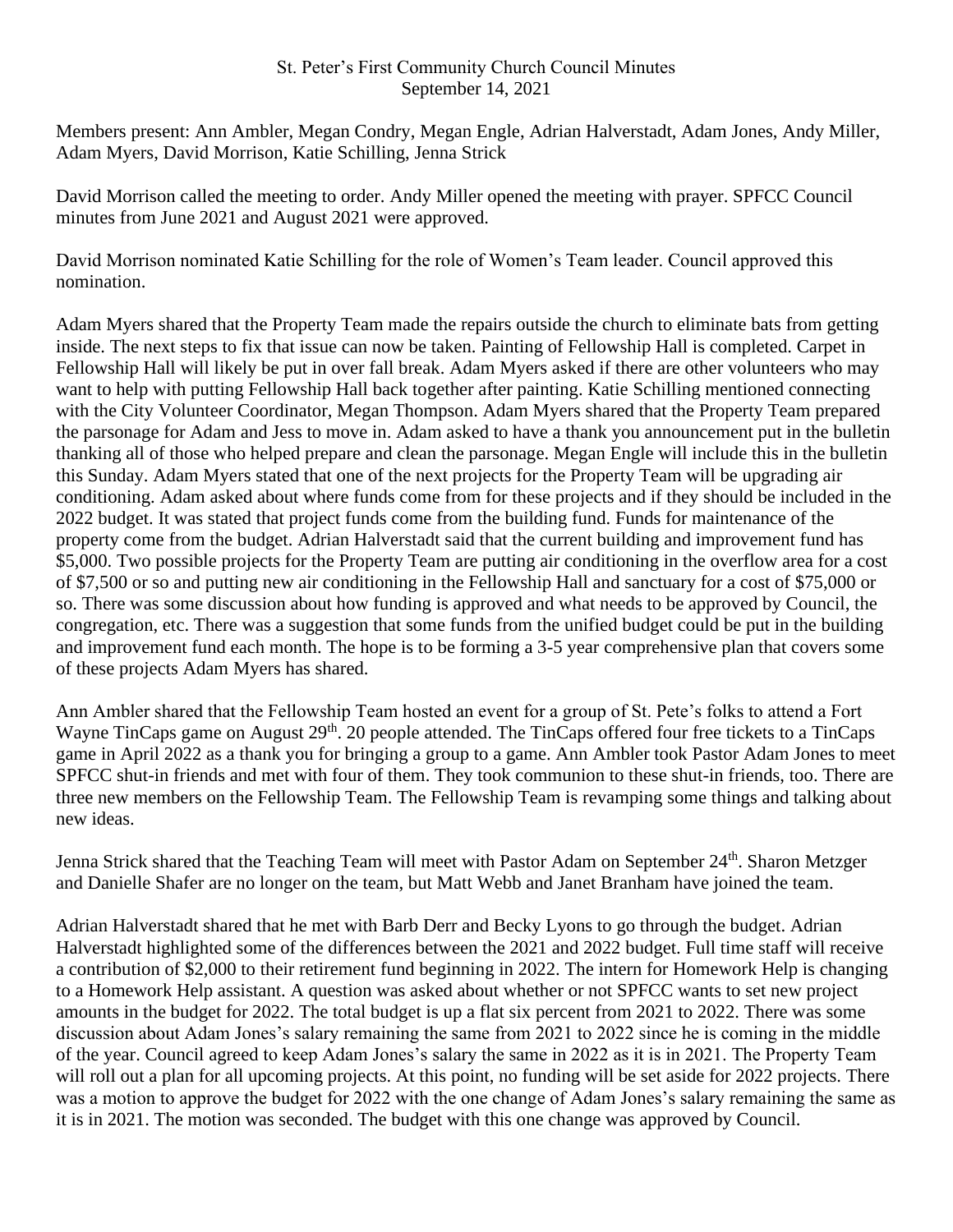Andy Miller shared that Lindsey Newton will be coming to town on October  $10<sup>th</sup>$  and will see if she can stop by St. Pete's. The Millers are having a campout hosting guys from Moody Bible College in a couple weeks. St. Pete's is supporting this campout with food donations. The Samaritan Fund funds are being used to support the community.

David Morrison asked for anyone to please share with the Worship Team any feedback they have or hear from the congregation in regard to worship. The new format for worship is working alright. The Worship Team is working on streamlining the planning process for worship and is working on planning further ahead. There was discussion about options for communion. There are pouches with bread and juice all in one to be offered as an option. There was discussion about whether we can offer both communion by intinction and the pouches to those who would like them. Council members should reflect and pray on this and discuss with their teams and report back what they think is the best solution going forward. There has been a request for large print bulletins. Megan Engle will begin printing large print bulletins.

Adam Myers shared that the Property Team also fixed the noise that was happening in the elevator.

Megan Condry shared that things are continuing as they have been happening for the last year with children's ministry such as story time, etc. Sunday morning classes for children will be phasing in this fall. Families are worshiping together on communion Sundays. The Children's Team is working on preparing fall activities. Party at the Park will be happening this Sunday, September 19<sup>th</sup>. The Children's Team wrapped up organizing meals to the Nicholsons. The Children's Team celebrated Clara Gatchel's baptism last month. The youth enjoyed meeting in person through the summer months. Cheyenne from the youth group has gone to college. Options for the youth in the fall are being explored. Homework Help has been meeting for a month this fall. Megan Condry connected with the family she mentioned last month. God has been at work and is answering prayer. Volunteers are needed for Homework Help. Prayers for volunteers are appreciated. There are 20 students attending Homework Help and three students on the waiting list. The SPFCC congregation has been generous with snack and drink donations. Prayers for a Homework Help student who is going through a difficult time are appreciated.

Adam Jones shared that the transition is going well. SPFCC is well run, and he is appreciative of the congregational involvement. The Psalm series will wrap up on October  $10<sup>th</sup>$ . There may be a discipleship series for six weeks and then it will be Advent. Pastor Adam made a pastoral care database to track who needs prayers and action items and location of congregants. Adam is trying to get to know people in the congregation and community. Work is being done to update the website. Adam has talked to Our Sunday Visitor about updating it and will work on getting new email accounts set up, too. There was some discussion about the website. Council should approve any large website updates.

All on Council are planning to remain on Council for 2022, so no nominating committee is needed this year.

SPFCC's Covid policies seem to be alright as they currently are now. Masks are highly recommended during worship services at St. Pete's but are not required. Once Huntington County is in the blue category according to the Covid-19 dashboard report for two weeks, masks will no longer be needed.

The Finance Team made the recommendation to set the housing allowance for Pastor Adam at \$10,000. This recommendation was approved by Council. This decision is made and approved annually for tax purposes.

The Congregational Meeting will be held on November 21, 2021. Voting by text will be available for this meeting.

The SPFCC Council would like more information from outside consultants in regard to 3-5 year planning. Megan Engle will get updated information from the Center for Congregations and will get quotes from the